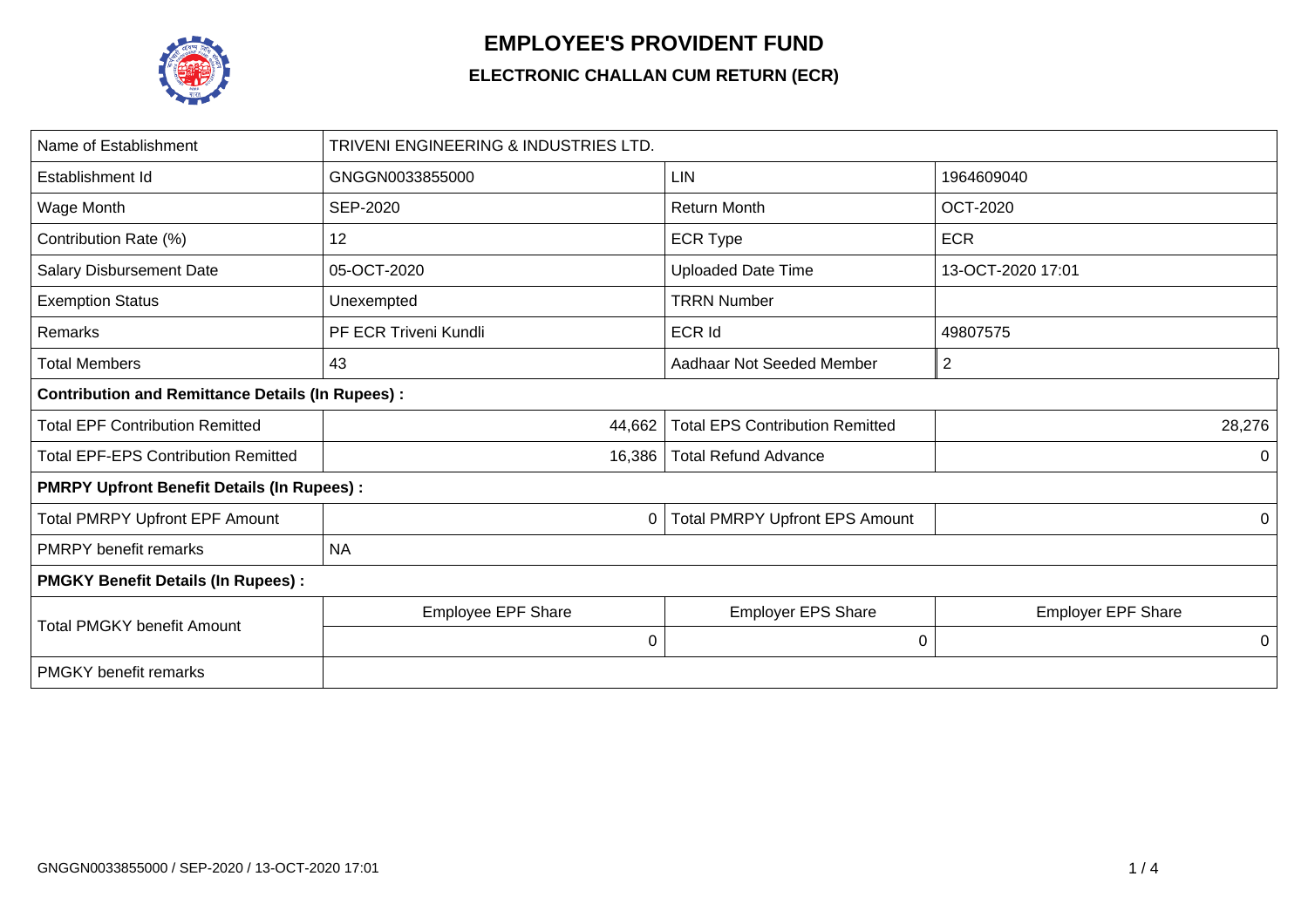## Member Details :-

|                |                  | Name as per                            |                                               | Wages        |            |             | <b>Contribution Remitted</b> |       |             |           |                    | <b>PMRPY / PMGKY Benefit</b> |                                |                       | <b>Posting</b>  |                                  |
|----------------|------------------|----------------------------------------|-----------------------------------------------|--------------|------------|-------------|------------------------------|-------|-------------|-----------|--------------------|------------------------------|--------------------------------|-----------------------|-----------------|----------------------------------|
| SI. No.        | <b>UAN</b>       | <b>ECR</b>                             | <b>UAN</b><br><b>Repository</b>               | <b>Gross</b> | <b>EPF</b> | <b>EPS</b>  | <b>EDLI</b>                  | EE    | <b>EPS</b>  | <b>ER</b> | <b>NCP</b><br>Days | <b>Refunds</b>               | <b>Pension</b><br><b>Share</b> | ER PF<br><b>Share</b> | <b>EE Share</b> | <b>Location of</b><br>the member |
| $\overline{1}$ | 101619745316     | <b>ABDUL KAIUM</b>                     | <b>ABDUL</b><br>KAIUM                         | 8,565        | 8,565      | $\mathbf 0$ | 8,565                        | 1,028 | $\mathbf 0$ | 1,028     | 10                 | $\mathbf 0$                  |                                |                       |                 | N.A.                             |
| $\overline{2}$ | 101487956680     | <b>ABDUL MALEK</b>                     | <b>ABDUL</b><br><b>MALEK</b>                  | 6,281        | 6,281      | 6,281       | 6,281                        | 754   | 523         | 231       | 14                 | 0                            |                                |                       |                 | N.A.                             |
| 3              | 101487956698     | <b>ABU SUFIAN</b>                      | ABU SUFIAN                                    | 6,228        | 6,228      | 6,228       | 6,228                        | 747   | 519         | 228       | 16                 | $\Omega$                     |                                |                       |                 | N.A.                             |
| 4              | 10161974536<br>3 | AFROJ MIYA                             | <b>AFROJ MIYA</b>                             | 9,136        | 9,136      | 9,136       | 9,136                        | 1,096 | 761         | 335       | 9                  | 0                            |                                |                       |                 | N.A.                             |
| 5              | 101619745328     | AKASH<br><b>RAJPOOT</b>                | AKASH<br><b>RAJPOOT</b>                       | 7,994        | 7,994      | 7,994       | 7,994                        | 959   | 666         | 293       | 11                 | $\overline{0}$               |                                |                       |                 | N.A.                             |
| 6              | 101188836857     | <b>ANGAD RAM</b>                       | ANGAD<br><b>RARAM</b>                         | 6,852        | 6,852      | 6,852       | 6,852                        | 822   | 571         | 251       | 13                 | $\mathbf 0$                  |                                |                       |                 | N.A.                             |
| $\overline{7}$ | 101213091940     | <b>ANIL KUMAR</b><br>CHANDRAVANS<br>HI | <b>ANIL KUMAR</b><br>CHANDRAVA<br><b>NSHI</b> | 17,300       | 17,300     | 15,000      | 15,000                       | 2,076 | 1,250       | 826       | $\mathbf 0$        | $\Omega$                     |                                |                       |                 | N.A.                             |
| 8              | 101232411527     | ANWAR ALAM                             | ANWAR<br>ALAM                                 | 5,710        | 5,710      | 5,710       | 5,710                        | 685   | 476         | 209       | 15                 | 0                            |                                |                       |                 | N.A                              |
| 9              | 101505571992     | <b>ASHOK</b>                           | <b>ASHOK</b>                                  | 4,568        | 4,568      | 4,568       | 4,568                        | 548   | 381         | 167       | 17                 | $\mathbf 0$                  |                                |                       |                 | N.A.                             |
| 10             | 101434752078     | <b>BIKASH DAS</b>                      | <b>BIKASH DAS</b>                             | 6,852        | 6,852      | 6,852       | 6,852                        | 822   | 571         | 251       | 13                 | 0                            |                                |                       |                 | N.A.                             |
| 11             | 101495427313     | <b>DEEPAK</b>                          | <b>DEEPAK</b>                                 | 14,275       | 14,275     | 14,275      | 14,275                       | 1,713 | 1,189       | 524       | $\mathbf 0$        | $\Omega$                     |                                |                       |                 | N.A                              |
| 12             | 101188247826     | <b>FATIK SEKH</b>                      | <b>FATIK SEKH</b>                             | 7,612        | 7,612      | 7,612       | 7,612                        | 913   | 634         | 279       | 14                 | $\mathbf 0$                  |                                |                       |                 | N.A.                             |
| 13             | 101619745300     | FIROJ MIYAN                            | FIROJ MIYAN                                   | 6,852        | 6,852      | 6,852       | 6,852                        | 822   | 571         | 251       | 13                 | $\mathbf 0$                  |                                |                       |                 | N.A.                             |
| 14             | 101188247890     | <b>HAZRAT ALI</b>                      | <b>HAZRAT ALI</b>                             | 7,423        | 7,423      | 7,423       | 7,423                        | 891   | 618         | 273       | 12                 | 0                            |                                |                       |                 | N.A.                             |
| 15             | 101487956605     | <b>HURMAT SK</b>                       | <b>HURMAT SK</b>                              | 5,139        | 5,139      | 5,139       | 5,139                        | 617   | 428         | 189       | 16                 | 0                            |                                |                       |                 | N.A.                             |
| 16             | 101254849528     | <b>JASIRUDDIN</b>                      | <b>JASIRUDDIN</b>                             | 6,281        | 6,281      | 6,281       | 6,281                        | 754   | 523         | 231       | 14                 | 0                            |                                |                       |                 | N.A                              |
| 17             | 101254847640     | <b>KANAI SINGHA</b>                    | KANAI<br><b>SINGHA</b>                        | 5,139        | 5,139      | 5,139       | 5,139                        | 617   | 428         | 189       | 16                 | $\mathbf 0$                  |                                |                       |                 | N.A.                             |
| 18             | 101143440133     | <b>KARUN</b>                           | <b>KARUN</b>                                  | 5,710        | 5,710      | 5,710       | 5,710                        | 685   | 476         | 209       | 15                 | $\Omega$                     |                                |                       |                 | N.A.                             |
| 19             | 101259953516     | <b>KIRAN KUMAR</b>                     | <b>KIRAN</b><br><b>KUMAR</b>                  | 6,281        | 6,281      | 6,281       | 6,281                        | 754   | 523         | 231       | 14                 | $\mathbf 0$                  |                                |                       |                 | N.A.                             |
| 20             | 101207336347     | <b>KRISHANPAL</b>                      | <b>KRISHNA PAL</b>                            | 14,275       | 14,275     | 14,275      | 14,275                       | 1,713 | 1,189       | 524       | $\mathbf 0$        | 0                            |                                |                       |                 | N.A.                             |
| 21             | 101487956646     | <b>MANOJ</b><br><b>CHAURASIA</b>       | <b>MANOJ</b><br><b>CHAURASIA</b>              | 14,275       | 14,275     | 14,275      | 14,275                       | 1,713 | 1,189       | 524       | $\mathbf 0$        | 0                            |                                |                       |                 | N.A.                             |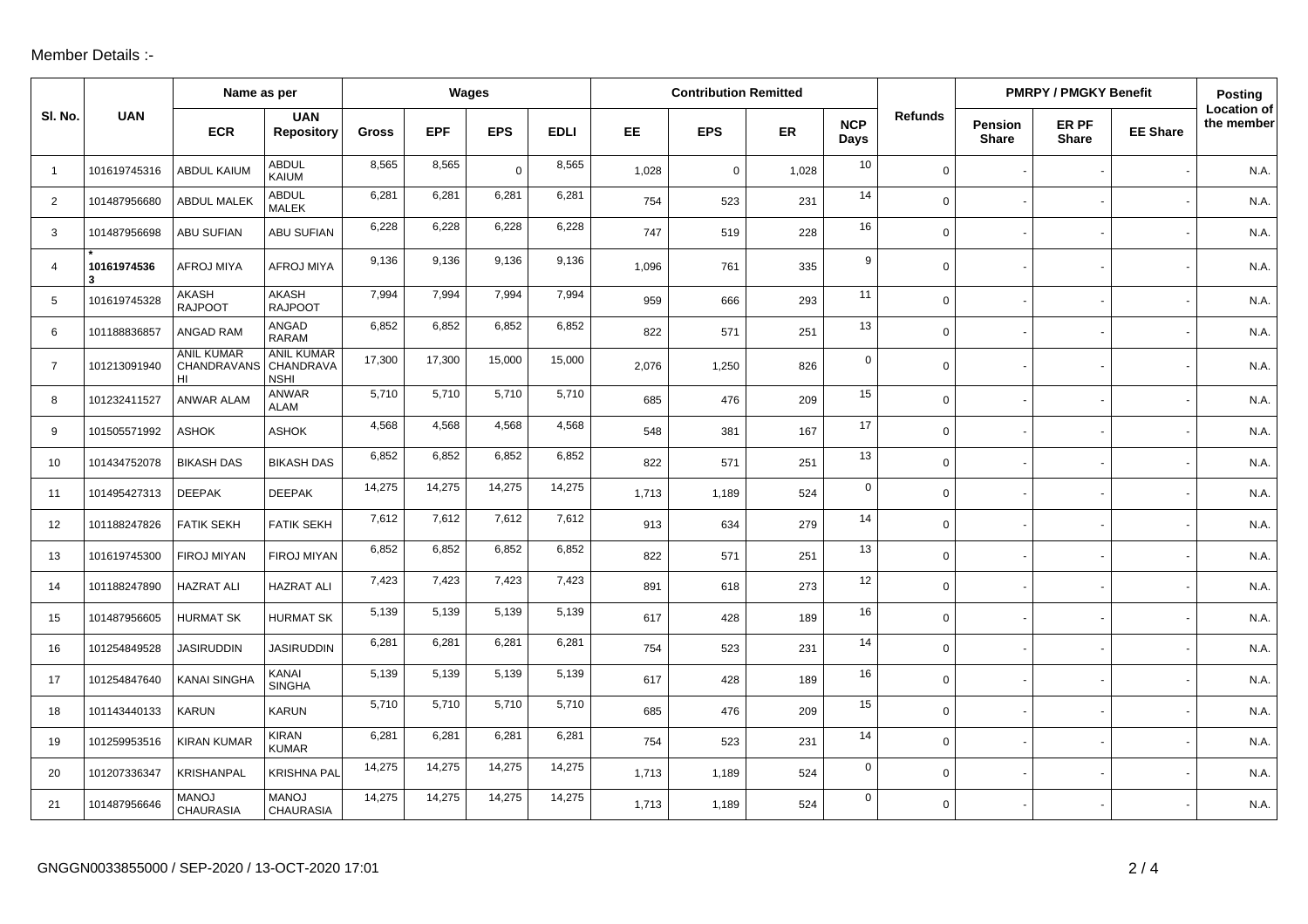|         |              | Name as per                                       |                                                   | Wages        |            |            | <b>Contribution Remitted</b> |       |             |           |                    | <b>PMRPY / PMGKY Benefit</b> |                         |                       | Posting         |                                  |
|---------|--------------|---------------------------------------------------|---------------------------------------------------|--------------|------------|------------|------------------------------|-------|-------------|-----------|--------------------|------------------------------|-------------------------|-----------------------|-----------------|----------------------------------|
| SI. No. | <b>UAN</b>   | <b>ECR</b>                                        | <b>UAN</b><br><b>Repository</b>                   | <b>Gross</b> | <b>EPF</b> | <b>EPS</b> | <b>EDLI</b>                  | EE.   | <b>EPS</b>  | <b>ER</b> | <b>NCP</b><br>Days | <b>Refunds</b>               | Pension<br><b>Share</b> | ER PF<br><b>Share</b> | <b>EE Share</b> | <b>Location of</b><br>the member |
| 22      | 101153578283 | <b>MANTO</b><br>MANDAL                            | <b>MANTO</b><br><b>MONDAL</b>                     | 6,281        | 6,281      | 6,281      | 6,281                        | 754   | 523         | 231       | 14                 | $\mathbf 0$                  |                         |                       |                 | N.A.                             |
| 23      | 101350010514 | <b>MAYANK</b><br><b>VERMA</b>                     | <b>MAYANK</b><br><b>VERMA</b>                     | 17,300       | 17,300     | 15,000     | 15,000                       | 2,076 | 1,250       | 826       | $\mathbf 0$        | $\Omega$                     |                         |                       |                 | N.A.                             |
| 24      | 101195656668 | MD<br>MANIRUJJAMAI                                | MD<br>MANIRUJJAM<br>AN                            | 6,281        | 6,281      | 6,281      | 6,281                        | 754   | 523         | 231       | 14                 | $\Omega$                     |                         |                       |                 | N.A.                             |
| 25      | 101582821151 | <b>MITHUN</b><br><b>ORAON</b>                     | <b>MITHUN</b><br><b>ORAON</b>                     | 7,423        | 7,423      | 7,423      | 7,423                        | 891   | 618         | 273       | 12                 | $\Omega$                     |                         |                       |                 | N.A.                             |
| 26      | 101619745344 | MUNNILAL<br><b>BHAR</b>                           | MUNNILAL<br><b>BHAR</b>                           | 7,994        | 7,994      | 7,994      | 7,994                        | 959   | 666         | 293       | 11                 | $\mathbf 0$                  |                         |                       |                 | N.A.                             |
| 27      | 101582821179 | <b>NAHID</b>                                      | <b>NAHID</b>                                      | 5,710        | 5,710      | 5,710      | 5,710                        | 685   | 476         | 209       | 15                 | $\Omega$                     |                         |                       |                 | N.A.                             |
| 28      | 101579170515 | <b>NURUL</b>                                      | <b>NURUL</b>                                      | 6,281        | 6,281      | 6,281      | 6,281                        | 754   | 523         | 231       | 14                 | $\Omega$                     |                         |                       |                 | N.A.                             |
| 29      | 101315587217 | PANKAJ KUMA                                       | PANKAJ<br><b>KUMAR</b>                            | 17,300       | 17,300     | 15,000     | 15,000                       | 2,076 | 1,250       | 826       | $\mathbf 0$        | $\Omega$                     |                         |                       |                 | N.A.                             |
| 30      | 101619745359 | <b>RAHUL</b>                                      | <b>RAHUL</b>                                      | 5,710        | 5,710      | 5,710      | 5,710                        | 685   | 476         | 209       | 15                 | $\Omega$                     |                         |                       |                 | N.A.                             |
| 31      | 101195656647 | RAJU SK                                           | RAJU SK                                           | 8,304        | 8,304      | 8,304      | 8,304                        | 996   | 692         | 304       | 13                 | $\Omega$                     |                         |                       |                 | N.A.                             |
| 32      | 101582821167 | SADHANA<br><b>ORAON</b>                           | SADHANA<br><b>ORAON</b>                           | 6,281        | 6,281      | 6,281      | 6,281                        | 754   | 523         | 231       | 14                 | $\Omega$                     |                         |                       |                 | N.A.                             |
| 33      | 101387748592 | <b>SHAMBHU</b><br>PRASAD                          | <b>SAMBHU</b><br>PARSAD                           | 14,275       | 14,275     | 14,275     | 14,275                       | 1,713 | 1,189       | 524       | $\mathbf 0$        | $\Omega$                     |                         |                       |                 | N.A.                             |
| 34      | 101425068239 | <b>SAMIR MANDA</b>                                | <b>SAMIR</b><br><b>MANDAL</b>                     | 6,281        | 6,281      | 6,281      | 6,281                        | 754   | 523         | 231       | 14                 | $\Omega$                     |                         |                       |                 | N.A.                             |
| 35      | 101411058508 | <b>SANJAY SINGH</b>                               | SANJAY<br><b>SINGH</b>                            | 6,852        | 6,852      | 6,852      | 6,852                        | 822   | 571         | 251       | 13                 | $\Omega$                     |                         |                       |                 | N.A.                             |
| 36      | 101195656584 | SANU SEKH                                         | SANU SEKH                                         | 8,304        | 8,304      | 8,304      | 8,304                        | 996   | 692         | 304       | 13                 | $\Omega$                     |                         |                       |                 | N.A.                             |
| 37      | 101196274471 | <b>SEKH TANU</b>                                  | <b>SEKH TANU</b>                                  | 9,688        | 9,688      | 9,688      | 9,688                        | 1,163 | 807         | 356       | 11                 | $\Omega$                     |                         |                       |                 | N.A.                             |
| 38      | 101487956622 | <b>SENTU SEKH</b>                                 | <b>SENTU SEKH</b>                                 | 12,456       | 12,456     | 12,456     | 12,456                       | 1,495 | 1,038       | 457       | $\overline{7}$     | $\mathbf 0$                  |                         |                       |                 | N.A.                             |
| 39      | 101619745290 | SHIVAJI TIWAR                                     | <b>SHIVAJI</b><br><b>TIWARI</b>                   | 5,139        | 5,139      | 5,139      | 5,139                        | 617   | 428         | 189       | 16                 | $\Omega$                     |                         |                       |                 | N.A.                             |
| 40      | 101175946347 | <b>SHUVANKAR</b><br><b>NAYAK</b>                  | SHUVANKAR<br><b>NAYAK</b>                         | 10,000       | 10,000     | 10,000     | 10,000                       | 1,200 | 833         | 367       | $\mathbf 0$        | $\Omega$                     |                         |                       |                 | N.A.                             |
| 41      | 10161974533  | <b>SUNEEL KUMAR</b>                               | <b>SUNEEL</b><br><b>KUMAR</b>                     | 7,994        | 7,994      | 7,994      | 7,994                        | 959   | 666         | 293       | 11                 | $\Omega$                     |                         |                       |                 | N.A.                             |
| 42      | 101619745288 | <b>SURENDRA</b><br><b>RAM</b>                     | <b>SURENDRA</b><br><b>RAM</b>                     | 6,281        | 6,281      | 6,281      | 6,281                        | 754   | 523         | 231       | 14                 | $\mathbf 0$                  |                         |                       |                 | N.A.                             |
| 43      | 101545934188 | <b>UPENDRA</b><br><b>CHANDRA</b><br><b>VANSHI</b> | <b>UPENDRA</b><br><b>CHANDRA</b><br><b>VANSHI</b> | 17,300       | 17,300     | $\Omega$   | 15,000                       | 2,076 | $\mathbf 0$ | 2,076     | $\mathbf 0$        | $\mathbf 0$                  |                         |                       |                 | N.A.                             |